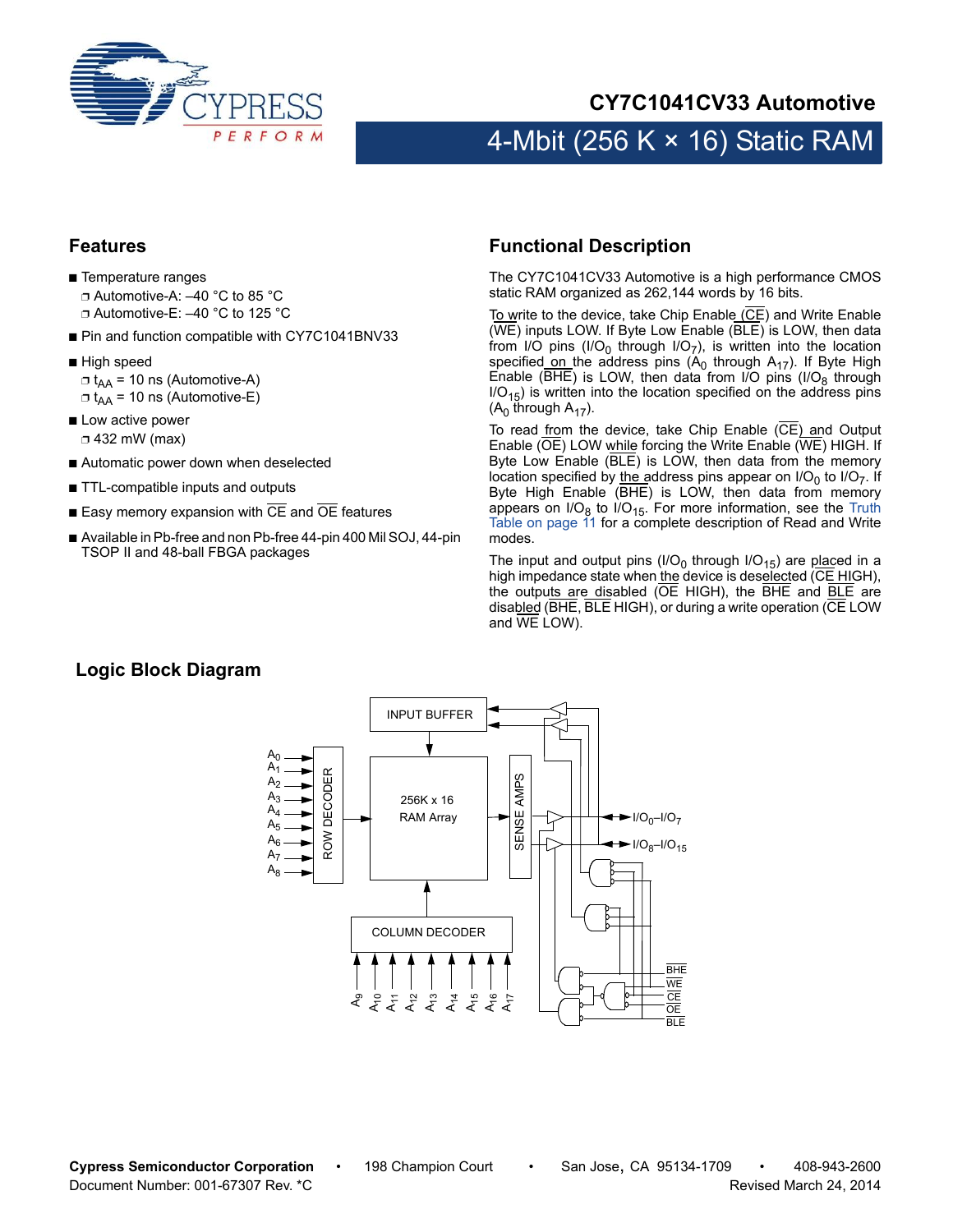

## CY7C1041CV33 Automotive

#### **Contents**

| Sales, Solutions, and Legal Information  18 |  |
|---------------------------------------------|--|
|                                             |  |
|                                             |  |
|                                             |  |
|                                             |  |
|                                             |  |
|                                             |  |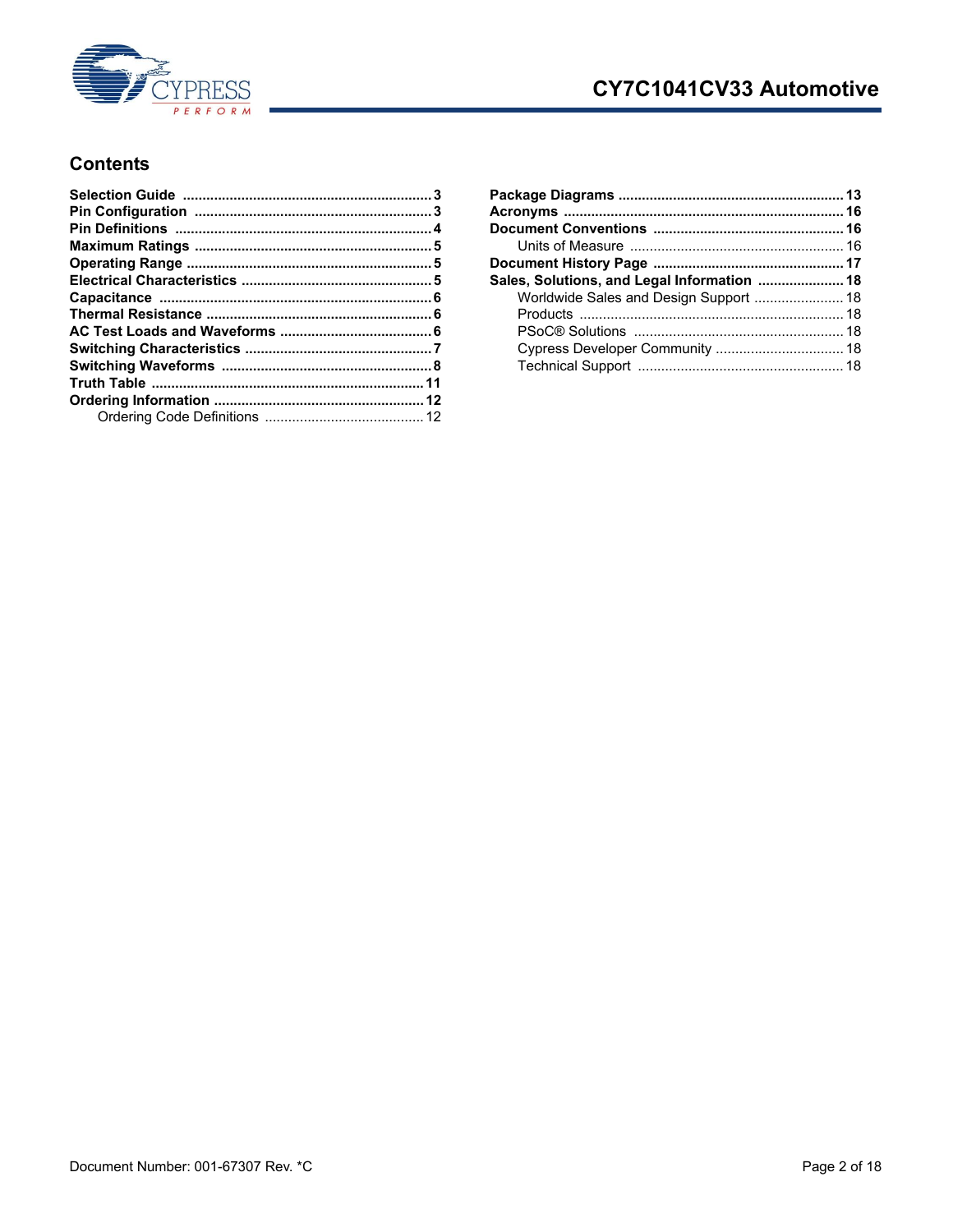

## <span id="page-2-0"></span>**Selection Guide**

| <b>Description</b>                        | $-10$        | $-12$ | $-20$ | <b>Unit</b> |    |
|-------------------------------------------|--------------|-------|-------|-------------|----|
| Maximum Access Time                       | 10           | 12    | 20    | ns          |    |
| Maximum Operating Current<br>Automotive-A |              | 100   |       | 85          | mA |
|                                           | Automotive-E | 130   | 120   | 90          | mA |
| Maximum CMOS Standby Current              | Automotive-A | 10    |       | 10          | mA |
|                                           | Automotive-E | 15    | 15    | 15          | mA |

#### <span id="page-2-1"></span>**Pin Configuration**

Figure 1. 44-pin SOJ/TSOP II pinout (Top View)<sup>[[1\]](#page-2-2)</sup> Figure 2. 48-ball FBGA pinout (Top View)<sup>[\[1](#page-2-2)]</sup>

<span id="page-2-2"></span>

|                                             | O  |    |                  |
|---------------------------------------------|----|----|------------------|
| $A_0$                                       |    | 44 | $A_{17}$         |
| $A_1 \perp$                                 | 2  | 43 | $A_{16}$         |
| $A_2 \Box$                                  | 3  | 42 | $A_{15}$         |
| $A_3$ [                                     | 4  | 41 | ОE               |
| $A_4$ $\Box$                                | 5  | 40 | <b>BHE</b>       |
| CE<br>$\mathbf{I}$                          | 6  | 39 | BLE              |
| IO <sub>0</sub><br>$\overline{\phantom{a}}$ | 7  | 38 | IO <sub>15</sub> |
| IO <sub>1</sub>                             | 8  | 37 | IO <sub>14</sub> |
| IO <sub>2</sub>                             | 9  | 36 | IO <sub>13</sub> |
| IO <sub>3</sub>                             | 10 | 35 | IO <sub>12</sub> |
| $V_{\rm CC}$                                | 11 | 34 | $V_{SS}$         |
| $V_{SS}$                                    | 12 | 33 | $V_{\rm CC}$     |
| IO <sub>4</sub>                             | 13 | 32 | $IO_{11}$        |
| IO <sub>5</sub>                             | 14 | 31 | $IO_{10}$        |
| IO <sub>6</sub>                             | 15 | 30 | IO <sub>9</sub>  |
| IO <sub>7</sub>                             | 16 | 29 | IO <sub>8</sub>  |
| $\overline{\mathsf{WE}}$                    | 17 | 28 | <b>NC</b>        |
| A <sub>5</sub>                              | 18 | 27 | $A_{14}$         |
| $A_6$                                       | 19 | 26 | $A_{13}$         |
| A <sub>7</sub>                              | 20 | 25 | $A_{12}$         |
| $A_8$                                       | 21 | 24 | $A_{11}$         |
| $A_9$                                       | 22 | 23 | $A_{10}$         |

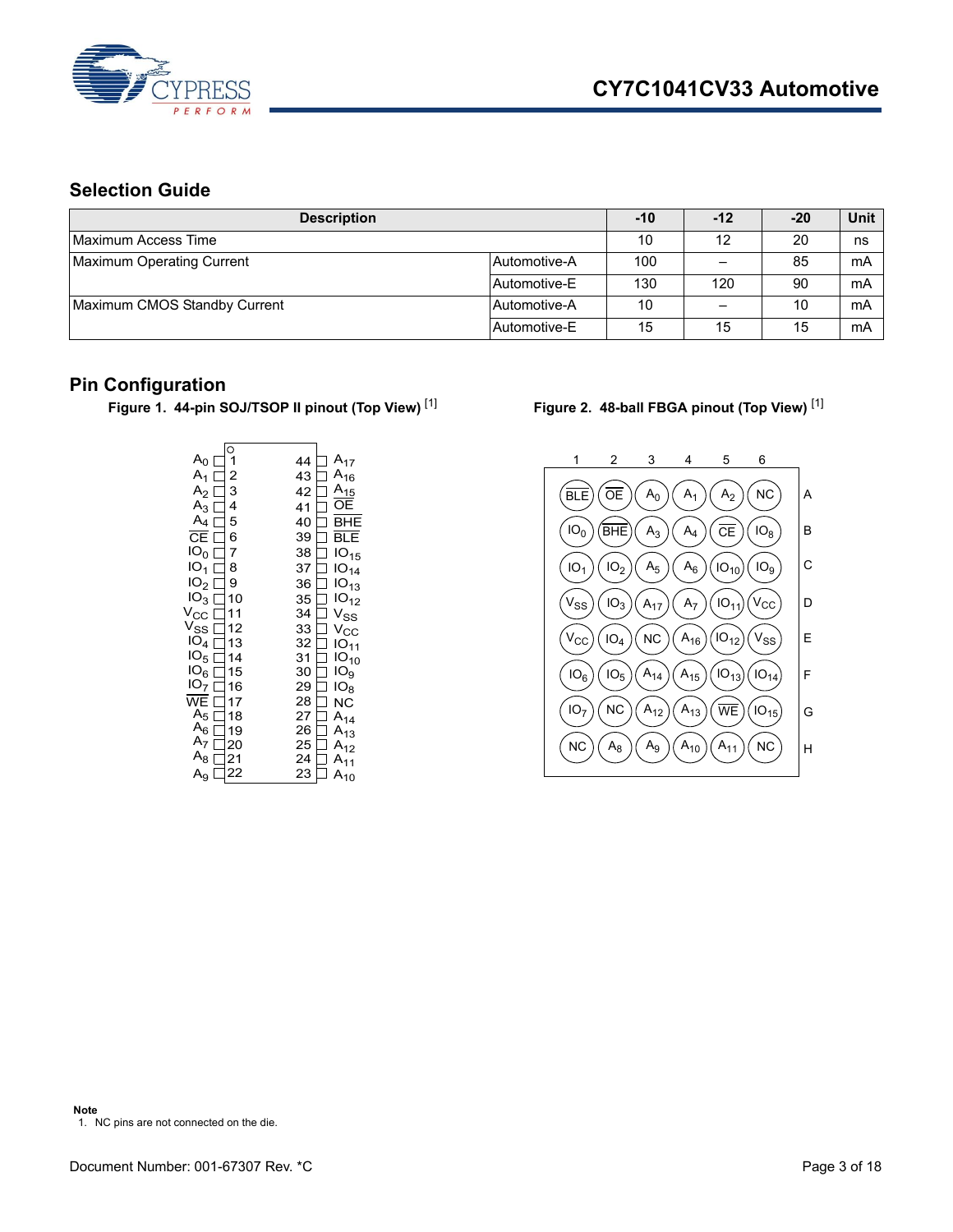

## <span id="page-3-0"></span>**Pin Definitions**

| <b>Pin Name</b>    | SOJ, TSOP<br><b>Pin Number</b>     | <b>BGA</b><br><b>Pin Number</b>                                                    | I/O Type     | <b>Description</b>                                                                                                                                                                                                               |
|--------------------|------------------------------------|------------------------------------------------------------------------------------|--------------|----------------------------------------------------------------------------------------------------------------------------------------------------------------------------------------------------------------------------------|
| $A_0 - A_{17}$     | $1-5, 18-27,$<br>$42 - 44$         | A3, A4, A5, B3,<br>B4, C3, C4, D4,<br>H2, H3, H4, H5,<br>G3, G4, F3, F4,<br>E4. D3 | Input        | Address Inputs. Used to select one of the address locations.                                                                                                                                                                     |
| $I/O_0 - I/O_{15}$ | $7 - 10, 13 - 16,$<br>29-32, 35-38 | B1, C1, C2, D2,<br>E2, F2, F1, G1,<br>B6, C6, C5, D5,<br>E5, F5, F6, G6            |              | Input or Output   Bidirectional Data I/O lines. Used as input or output lines depending<br>on operation.                                                                                                                         |
| <b>NC</b>          | 28                                 | A6, E3, G2, H1,<br>H6                                                              | No Connect   | No Connects. Not connected to the die.                                                                                                                                                                                           |
| WE                 | 17                                 | G <sub>5</sub>                                                                     |              | Input or Control Write Enable Input, Active LOW. When selected LOW, a write is<br>conducted. When deselected HIGH, a read is conducted.                                                                                          |
| $\overline{CE}$    | 6                                  | B <sub>5</sub>                                                                     |              | Input or Control Chip Enable Input, Active LOW. When LOW, selects the chip. When<br>HIGH, deselects the chip.                                                                                                                    |
| BHE, BLE           | 40, 39                             | B <sub>2</sub> , A <sub>1</sub>                                                    |              | Input or Control Byte Write Select Inputs, Active LOW. BHE controls I/O <sub>15</sub> -I/O <sub>8</sub> ,<br>BLE controls $I/O_{7}$ - $I/O_{0}$ .                                                                                |
| $\overline{OE}$    | 41                                 | A2                                                                                 |              | Input or Control Output Enable, Active LOW. Controls the direction of the I/O pins.<br>When LOW, the I/O pins are allowed to behave as outputs. When<br>deasserted HIGH, the I/O pins are tri-stated and act as input data pins. |
| $V_{SS}$           | 12, 34                             | D <sub>1</sub> , E <sub>6</sub>                                                    | Ground       | <b>Ground for the Device.</b> Connected to ground of the system.                                                                                                                                                                 |
| $V_{\rm CC}$       | 11, 33                             | D6, E1                                                                             | Power Supply | Power Supply Inputs to the Device.                                                                                                                                                                                               |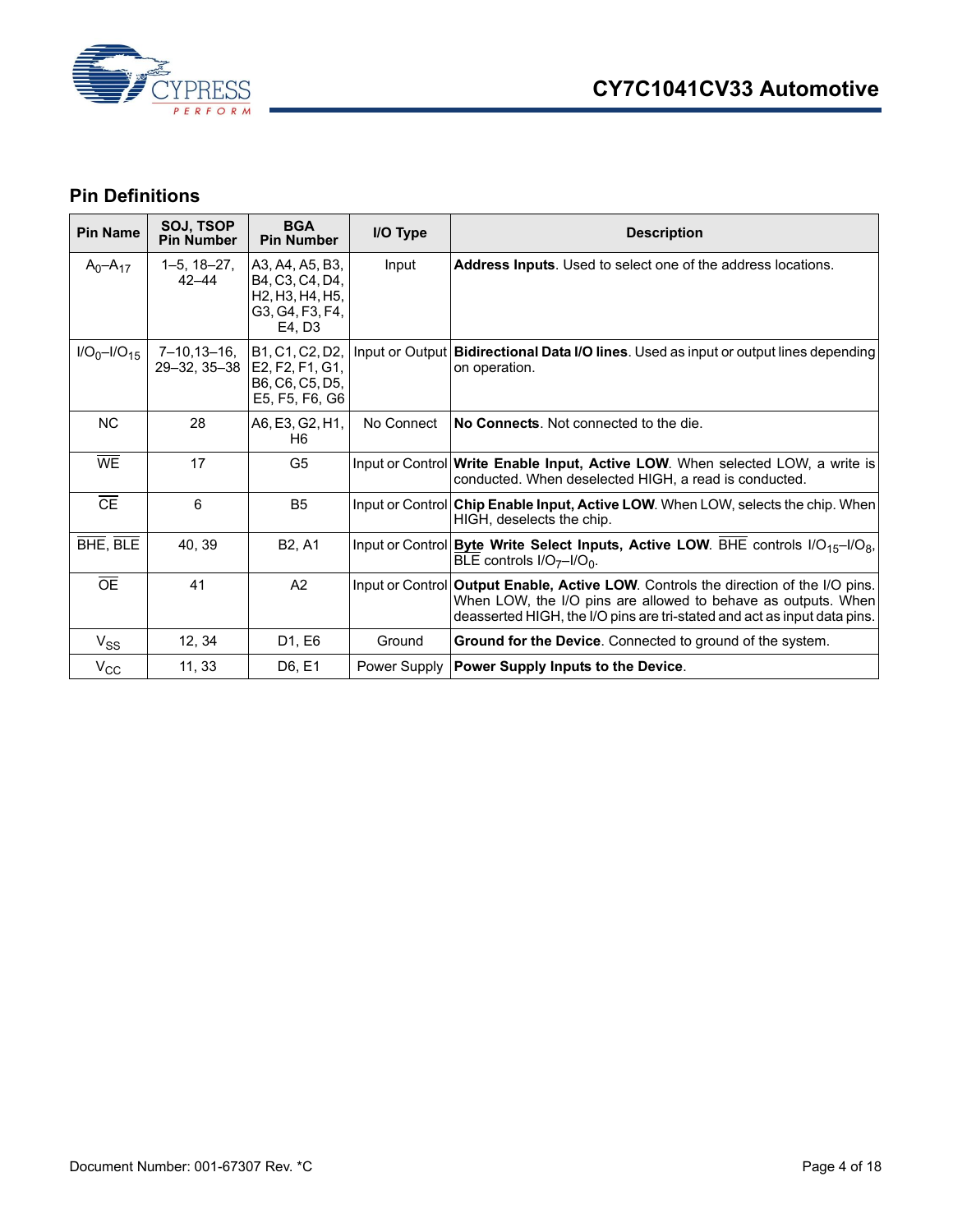

## <span id="page-4-0"></span>**Maximum Ratings**

Exceeding maximum ratings may impair the useful life of the device. These user guidelines are not tested.

| Ambient Temperature with |  |
|--------------------------|--|
|                          |  |
|                          |  |

| Static Discharge Voltage |  |
|--------------------------|--|
|                          |  |

## <span id="page-4-1"></span>**Operating Range**

| Range        | Ambient Temperature $(T_A)$ | $\mathsf{v}_{\text{cc}}$ |
|--------------|-----------------------------|--------------------------|
| Automotive-A | $-40$ °C to +85 °C          | $3.3 V \pm 10\%$         |
| Automotive-E | $-40$ °C to +125 °C         |                          |

#### <span id="page-4-2"></span>**Electrical Characteristics**

Over the Operating Range

<span id="page-4-3"></span>

| <b>Parameter</b>               | <b>Description</b>               | <b>Test Conditions</b>                                                                                        |        | $-10$                    |                | $-12$                    |                    | $-20$                    |                    | Unit   |
|--------------------------------|----------------------------------|---------------------------------------------------------------------------------------------------------------|--------|--------------------------|----------------|--------------------------|--------------------|--------------------------|--------------------|--------|
|                                |                                  |                                                                                                               |        | Min                      | <b>Max</b>     | <b>Min</b>               | <b>Max</b>         | <b>Min</b>               | <b>Max</b>         |        |
| V <sub>OH</sub>                | Output HIGH Voltage              | $V_{\rm CC}$ = Min, $I_{\rm OH}$ = -4.0 mA                                                                    |        | 2.4                      |                | 2.4                      |                    | 2.4                      |                    | $\vee$ |
| $V_{OL}$                       | Output LOW Voltage               | $V_{\rm CC}$ = Min, $I_{\rm O}$ = 8.0 mA                                                                      |        |                          | 0.4            | —                        | 0.4                |                          | 0.4                | $\vee$ |
| V <sub>IH</sub>                | Input HIGH Voltage               |                                                                                                               |        | 2.0                      | $V_{CC}$ + 0.3 | 2.0                      | $V_{\rm CC}$ + 0.3 | 2.0                      | $V_{\rm CC}$ + 0.3 | $\vee$ |
| $V_{\parallel}$ <sup>[2]</sup> | Input LOW Voltage                |                                                                                                               |        | $-0.3$                   | 0.8            | $-0.3$                   | 0.8                | $-0.3$                   | 0.8                | $\vee$ |
| $I_{IX}$                       | Input Leakage Current            | GND $\leq$ $V_1 \leq$ $V_{CC}$                                                                                | Auto-A | $-1$                     | $+1$           |                          |                    | $-1$                     | $+1$               | μA     |
|                                |                                  |                                                                                                               | Auto-E | $-20$                    | $+20$          | $-20$                    | $+20$              | $-20$                    | $+20$              |        |
| $I_{OZ}$                       | Output Leakage Current           | GND $\leq$ $V_{OUT}$ $\leq$ $V_{CC}$ ,                                                                        | Auto-A | $-1$                     | $+1$           | —                        |                    | $-1$                     | $+1$               | μA     |
|                                |                                  | Output disabled                                                                                               | Auto-E | $-20$                    | $+20$          | $-20$                    | $+20$              | $-20$                    | $+20$              |        |
| $I_{\rm CC}$                   | V <sub>CC</sub> Operating Supply | $V_{CC}$ = Max,<br>$f = f_{MAX} = 1/t_{RC}$                                                                   | Auto-A |                          | 100            | —                        |                    |                          | 85                 | mA     |
|                                | Current                          |                                                                                                               | Auto-E | $\overline{\phantom{0}}$ | 130            | $\overline{\phantom{0}}$ | 120                | $\overline{\phantom{0}}$ | 90                 |        |
| $I_{SB1}$                      | Automatic CE Power Down          | Max $V_{CC}$ , CE $\geq$ V <sub>IH</sub> ,                                                                    | Auto-A |                          | 40             | —                        |                    |                          | 40                 | mA     |
|                                | Current - TTL Inputs             | $V_{IN} \geq V_{IH}$ , or $V_{IN} \leq V_{IL}$ ,<br>$f = f_{MAX}$                                             | Auto-E | —                        | 45             | $\overline{\phantom{0}}$ | 45                 | $\overline{\phantom{0}}$ | 45                 |        |
| $I_{SB2}$                      | Automatic CE Power Down          | Max $V_{CC}$ ,                                                                                                | Auto-A | $\overline{\phantom{0}}$ | 10             | —                        |                    |                          | 10                 | mA     |
|                                | Current - CMOS Inputs            | $CE \geq V_{CC} - 0.3 V$ ,<br>$V_{\text{IN}}$ $\geq$ $V_{\text{CC}}$ – 0.3 V,<br>or $V_{IN} \le 0.3$ V, f = 0 | Auto-E | —                        | 15             | $\overline{\phantom{0}}$ | 15                 |                          | 15                 |        |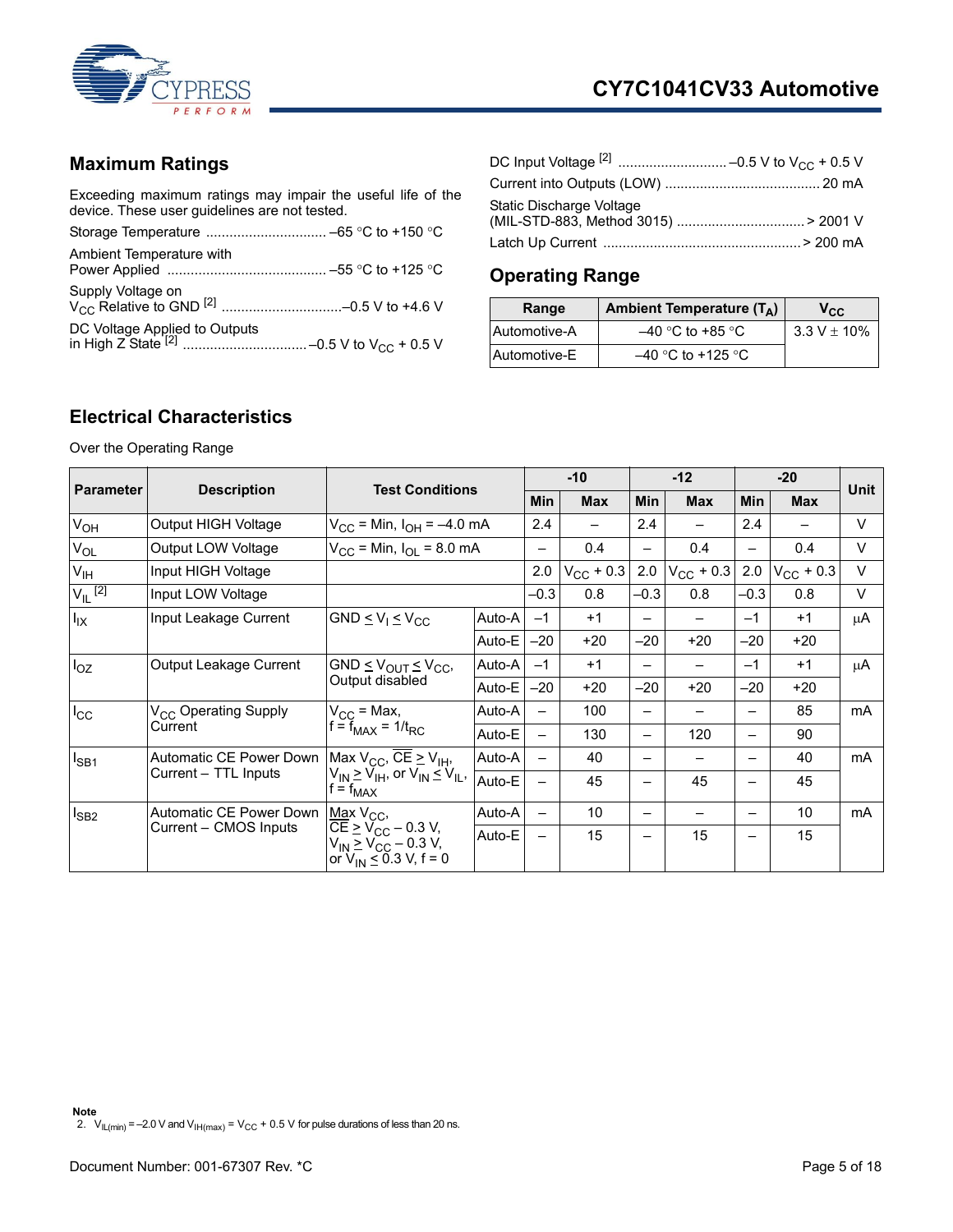

#### <span id="page-5-0"></span>**Capacitance**

| Parameter <sup>[3]</sup> | <b>Description</b> | <b>Test Conditions</b>                                       | <b>Max</b> | Unit |
|--------------------------|--------------------|--------------------------------------------------------------|------------|------|
| $C_{IN}$                 | Input Capacitance  | $\Gamma_{\rm A}$ = 25 °C, f = 1 MHz, V <sub>CC</sub> = 3.3 V |            | рF   |
| $\sim$<br>LOUT           | Output Capacitance |                                                              |            | рF   |

#### <span id="page-5-1"></span>**Thermal Resistance**

| Parameter <sup>[3]</sup> | <b>Description</b>                          | <b>Test Conditions</b>                                             | 44-pin SOJ | 44-pin TSOP II 48-ball FBGA |       | Unit               |
|--------------------------|---------------------------------------------|--------------------------------------------------------------------|------------|-----------------------------|-------|--------------------|
| $\Theta_{JA}$            | Thermal resistance<br>(junction to ambient) | Test conditions follow standard<br>test methods and procedures for | 25.99      | 42.96                       | 38.15 | $\degree$ C/W      |
| $ \Theta_{\text{JC}} $   | Thermal resistance<br>(junction to case)    | Imeasuring thermal impedance,<br>lper EIA/JESD51                   | 18.8       | 10.75                       | 9.15  | $\rm ^{\circ}$ C/W |

#### <span id="page-5-4"></span><span id="page-5-2"></span>**AC Test Loads and Waveforms**

**Figure 3. AC Test Loads and Waveforms** [[4\]](#page-5-3)









**Notes**

- <span id="page-5-5"></span>3. Tested initially and after any design or process changes that may affect these parameters.
- <span id="page-5-3"></span>4. AC characteristics (except High Z) for 10 ns parts are tested using the load conditions shown in [Figure 3](#page-5-4) (a). All other speeds are tested using the Thevenin load<br>shown in [Figure 3](#page-5-4) (b). High Z characteristics are tested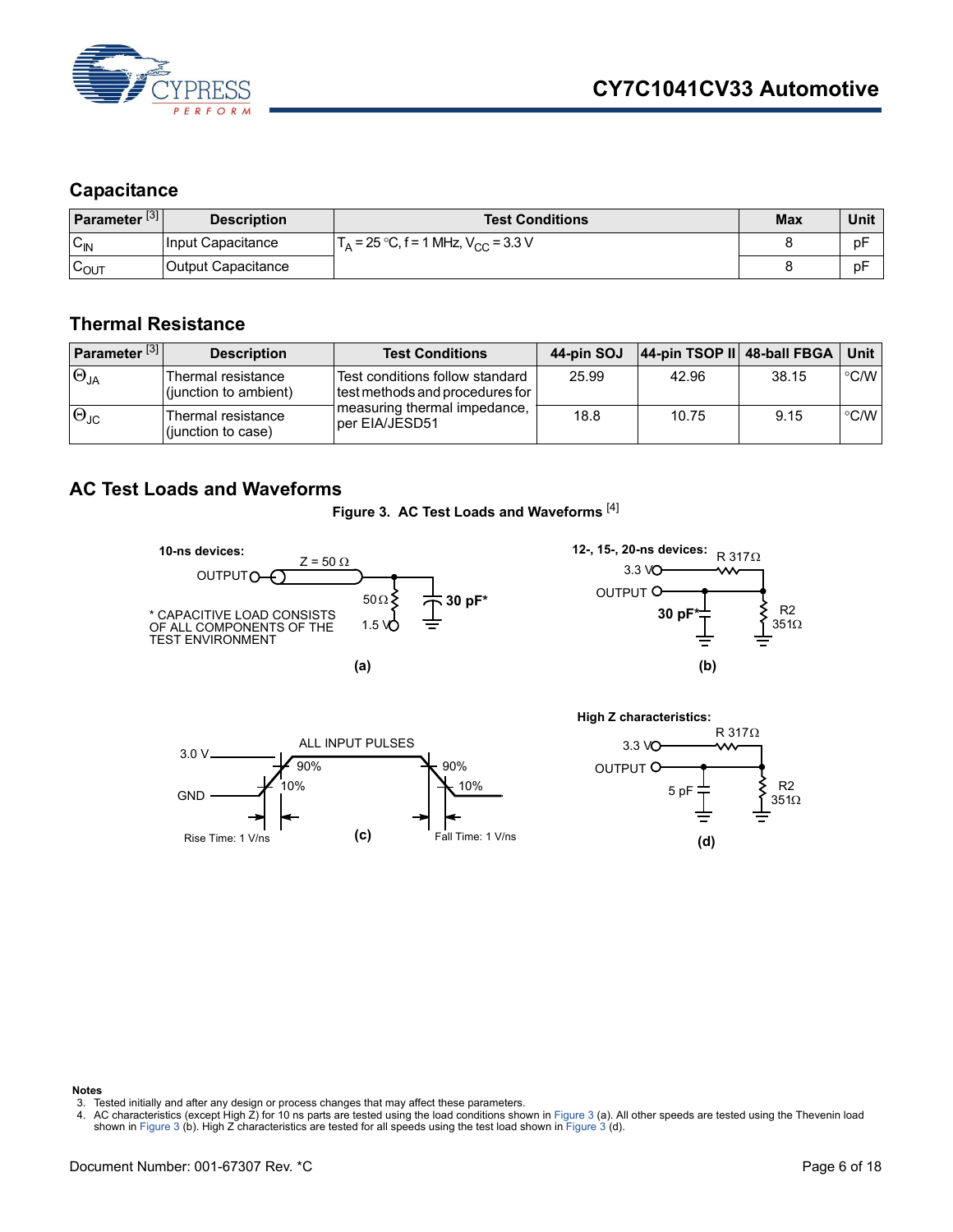

#### <span id="page-6-0"></span>**Switching Characteristics**

Over the Operating Range

|                                | Parameter <sup>[5]</sup><br><b>Description</b>      |        |                          | $-10$                    |                          | $-12$                    |                          | $-20$                    |             |
|--------------------------------|-----------------------------------------------------|--------|--------------------------|--------------------------|--------------------------|--------------------------|--------------------------|--------------------------|-------------|
|                                |                                                     |        | Min                      | <b>Max</b>               | Min                      | <b>Max</b>               | Min                      | <b>Max</b>               | <b>Unit</b> |
| <b>Read Cycle</b>              |                                                     |        |                          |                          |                          |                          |                          |                          |             |
| $t_{power}$ <sup>[6]</sup>     | V <sub>CC</sub> (Typical) to the First Access       |        | 100                      |                          | 100                      |                          | 100                      |                          | μS          |
| $t_{\sf RC}$                   | Read Cycle Time                                     |        | 10                       | $\overline{\phantom{0}}$ | 12                       | $\overline{\phantom{0}}$ | 20                       | $-$                      | ns          |
| $t_{AA}$                       | Address to Data Valid                               |        | $\qquad \qquad -$        | 10                       | $\equiv$                 | 12                       | $\overline{\phantom{0}}$ | 20                       | ns          |
| $t_{\text{OHA}}$               | Data Hold from Address Change                       |        | 3                        |                          | 3                        |                          | 3                        |                          | ns          |
| ${\mathfrak{t}}_{\sf ACE}$     | CE LOW to Data Valid                                |        | —                        | 10                       | $\overline{\phantom{0}}$ | 12                       | $\qquad \qquad -$        | 20                       | ns          |
| $t_{\text{DOE}}$               | OE LOW to Data Valid                                | Auto-A | $\overline{\phantom{0}}$ | 5                        | $\overline{\phantom{0}}$ | 6                        | $\overline{\phantom{0}}$ | 8                        | ns          |
|                                |                                                     | Auto-E |                          | 6                        |                          | $\overline{7}$           |                          | 8                        |             |
| t <sub>LZOE</sub>              | $\overline{OE}$ LOW to Low Z $^{[7]}$               |        | 0                        | $\overline{\phantom{0}}$ | 0                        | $\qquad \qquad -$        | 0                        | $\overline{\phantom{0}}$ | ns          |
| t <sub>HZOE</sub>              | $\overline{OE}$ HIGH to High Z $[7, 8]$             |        | $\overline{\phantom{0}}$ | 5                        | $\overline{\phantom{0}}$ | 6                        | $\equiv$                 | 8                        | ns          |
| t <sub>LZCE</sub>              | $\overline{CE}$ LOW to Low Z <sup>[7]</sup>         |        | 3                        |                          | 3                        |                          | 3                        |                          | ns          |
| t <sub>HZCE</sub>              | CE HIGH to High $Z^{[7, 8]}$                        |        | —                        | 5                        | —                        | 6                        | $\overline{\phantom{0}}$ | 8                        | ns          |
| $t_{PU}$                       | CE LOW to Power Up                                  |        | $\mathbf{0}$             | $\overline{\phantom{0}}$ | $\Omega$                 | $\overline{\phantom{0}}$ | $\Omega$                 | $\overline{a}$           | ns          |
| t <sub>PD</sub>                | CE HIGH to Power Down                               |        |                          | 10                       | $\overline{\phantom{0}}$ | 12                       |                          | 20                       | ns          |
| <sup>T</sup> DBE               | Byte Enable to Data Valid                           | Auto-A | —                        | 5                        | $\overline{\phantom{0}}$ | $\,6\,$                  | $\overline{\phantom{0}}$ | 8                        | ns          |
|                                |                                                     | Auto-E | $\overline{\phantom{0}}$ | 6                        |                          | $\overline{7}$           | $\overline{\phantom{0}}$ | 8                        |             |
| t <sub>LZBE</sub>              | Byte Enable to Low Z                                |        | 0                        |                          | 0                        | $\overline{ }$           | 0                        |                          | ns          |
| t <sub>HZBE</sub>              | Byte Disable to High Z                              |        |                          | 6                        | $\overline{\phantom{0}}$ | 6                        | $\overline{\phantom{0}}$ | 8                        | ns          |
| Write Cycle <sup>[9, 10]</sup> |                                                     |        |                          |                          |                          |                          |                          |                          |             |
| $t_{WC}$                       | Write Cycle Time                                    |        | 10                       | $\overline{\phantom{0}}$ | 12                       | $\equiv$                 | 20                       |                          | ns          |
| $t_{\sf SCE}$                  | CE LOW to Write End                                 |        | $\overline{7}$           | $\overline{\phantom{0}}$ | 8                        | -                        | 10                       | $\qquad \qquad -$        | ns          |
| t <sub>AW</sub>                | Address Setup to Write End                          |        | $\overline{7}$           | $\overline{\phantom{0}}$ | 8                        | $\equiv$                 | 10                       | $\overline{\phantom{0}}$ | ns          |
| t <sub>HA</sub>                | Address Hold from Write End                         |        | $\mathbf 0$              | $\overline{\phantom{0}}$ | 0                        | $\overline{\phantom{0}}$ | 0                        |                          | ns          |
| ${\rm t}_{\mathsf{SA}}$        | Address Setup to Write Start                        |        | $\Omega$                 | $\overline{\phantom{0}}$ | 0                        |                          | $\Omega$                 |                          | ns          |
| t <sub>PWE</sub>               | WE Pulse Width                                      |        | $\overline{7}$           | $\overline{\phantom{0}}$ | 8                        | $\equiv$                 | 10                       | $\rightarrow$            | ns          |
| t <sub>SD</sub>                | Data Setup to Write End                             |        | 5                        | −                        | 6                        | $\equiv$                 | 8                        |                          | ns          |
| $t_{HD}$                       | Data Hold from Write End                            |        | $\mathbf 0$              | $\overline{\phantom{0}}$ | 0                        | $\qquad \qquad -$        | $\Omega$                 | $\overline{\phantom{0}}$ | ns          |
| t <sub>LZWE</sub>              | $\overline{\text{WE}}$ HIGH to Low Z <sup>[7]</sup> |        | 3                        | $\overline{\phantom{0}}$ | 3                        | $\equiv$                 | 3                        | $\overline{\phantom{0}}$ | ns          |
| t <sub>HZWE</sub>              | WE LOW to High $Z^{[7, 8]}$                         |        |                          | 5                        | $\overline{\phantom{0}}$ | 6                        |                          | 8                        | ns          |
| $t_{BW}$                       | Byte Enable to End of Write                         |        | $\overline{7}$           |                          | 8                        |                          | 10                       |                          | ns          |

#### **Notes**

<span id="page-6-1"></span>5. Test conditions assume signal transition time of 3 ns or less, timing reference levels of 1.5 V, and input pulse levels of 0 to 3.0 V.<br>6. t<sub>POWER</sub> gives the minimum amount of time that the power supply is at typical

<span id="page-6-2"></span>

<span id="page-6-4"></span><span id="page-6-3"></span>7. At any temperature and voltage condition, t<sub>HZCE</sub> is less than t<sub>LZCE</sub>, t<sub>HZBE</sub> is less than t<sub>LZBE</sub>, t<sub>HZOE</sub>, and t<sub>HZWE</sub> is less than t<sub>LZWE</sub> for any device.<br>8. t<sub>HZOE</sub>, t<sub>HZCE</sub>, t<sub>HZBE</sub>, and t<sub>HZWE</sub> are specified wit

<span id="page-6-5"></span>9. The internal write time of the memory is defined by the overlap of CE LOW, WE LOW, and BHE/BLE LOW. CE, WE, and BHE/BLE must be LOW to initiate a write.<br>The transition of these signals terminate the write. Th<u>e in</u>put d

<span id="page-6-6"></span>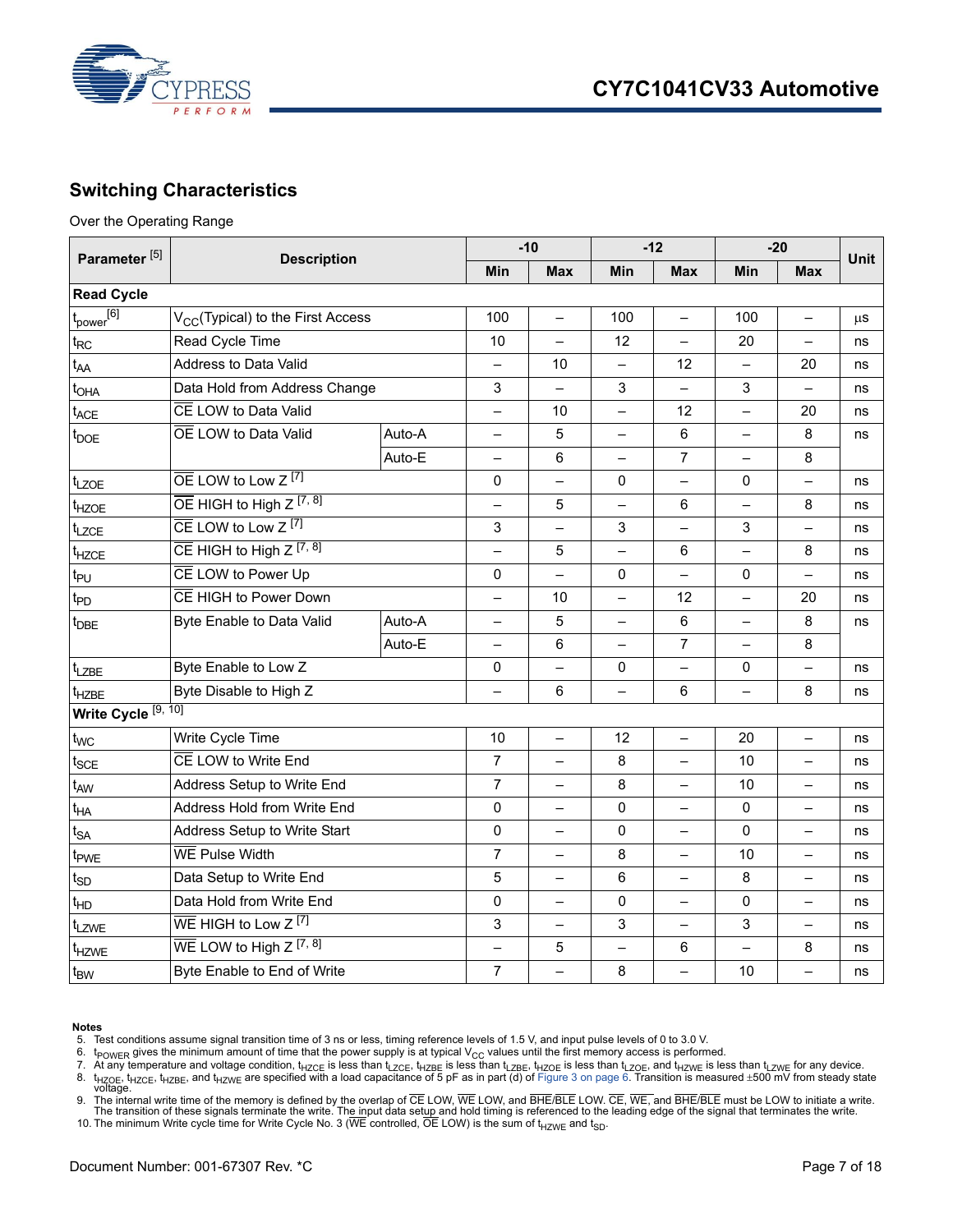

#### <span id="page-7-0"></span>**Switching Waveforms**

**Figure 4. Read Cycle No. 1 (Address Transition Controlled)** [[11](#page-7-1), [12](#page-7-2)]







#### **Notes**

<span id="page-7-1"></span>11. <u>Dev</u>ice is continuously selected. OE, CE, BHE, and/or BLE = V<sub>IL</sub>.<br>12. WE is HIGH for read cycle.

<span id="page-7-2"></span>

<span id="page-7-3"></span><sup>13.</sup> Address valid prior to or coincident with  $\overline{\text{CE}}$  transition LOW.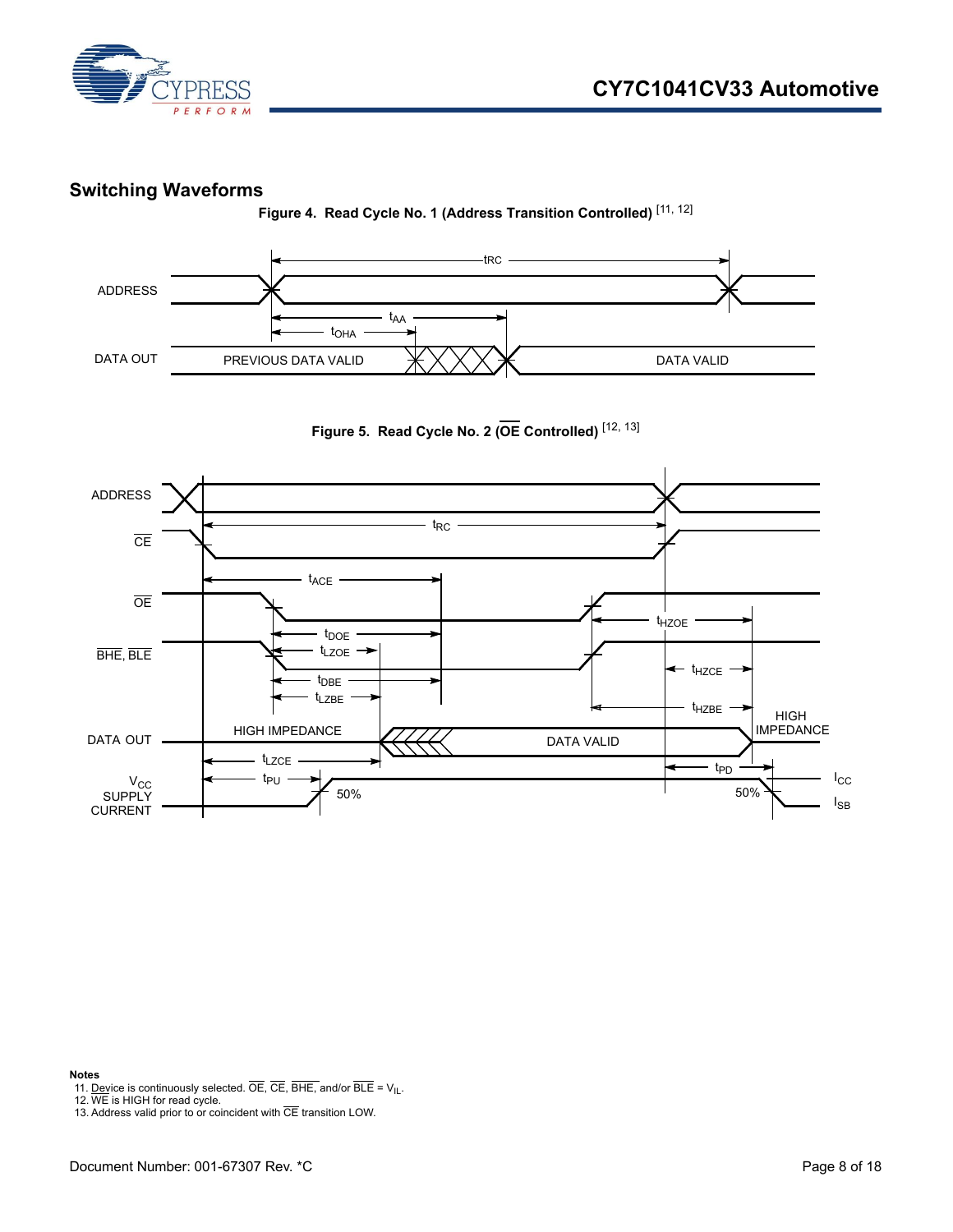

#### **Switching Waveforms** *(continued)*



**Figure 6. Write Cycle No. 1 (CE Controlled)** [\[14](#page-8-0), [15\]](#page-8-1)

**Figure 7. Write Cycle No. 2 (BLE or BHE Controlled)**



#### **Notes**

<span id="page-8-1"></span><span id="page-8-0"></span>14. D<u>ata</u> IO is high impedance if OE, BHE<u>, an</u>d/or BLE = V<sub>IH</sub>.<br>15. If CE goes HIGH simultaneously with WE going HIGH, the output remains in a high impedance state.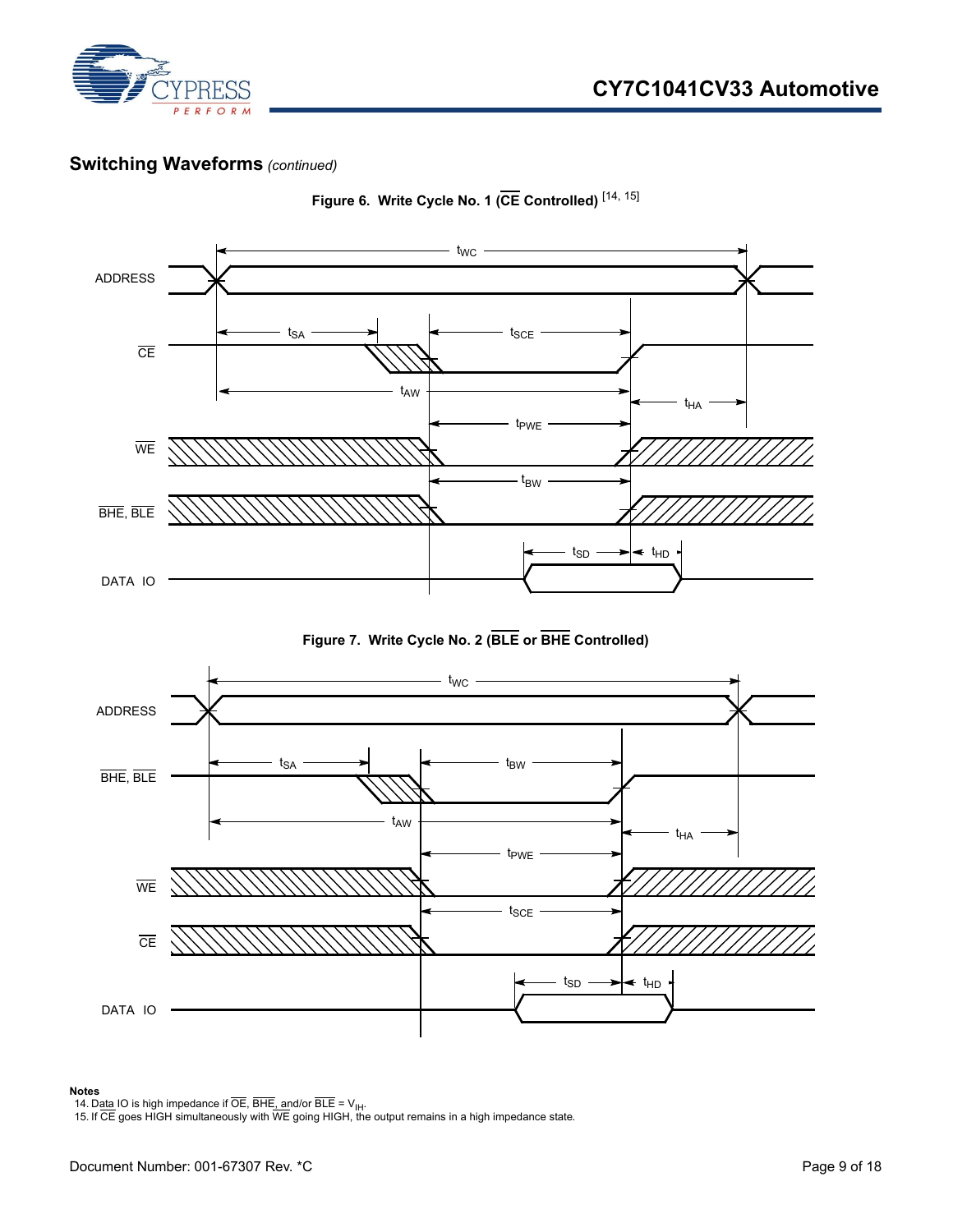

#### **Switching Waveforms** *(continued)*



**Figure 8. Write Cycle No. 3 (WE Controlled, OE LOW)**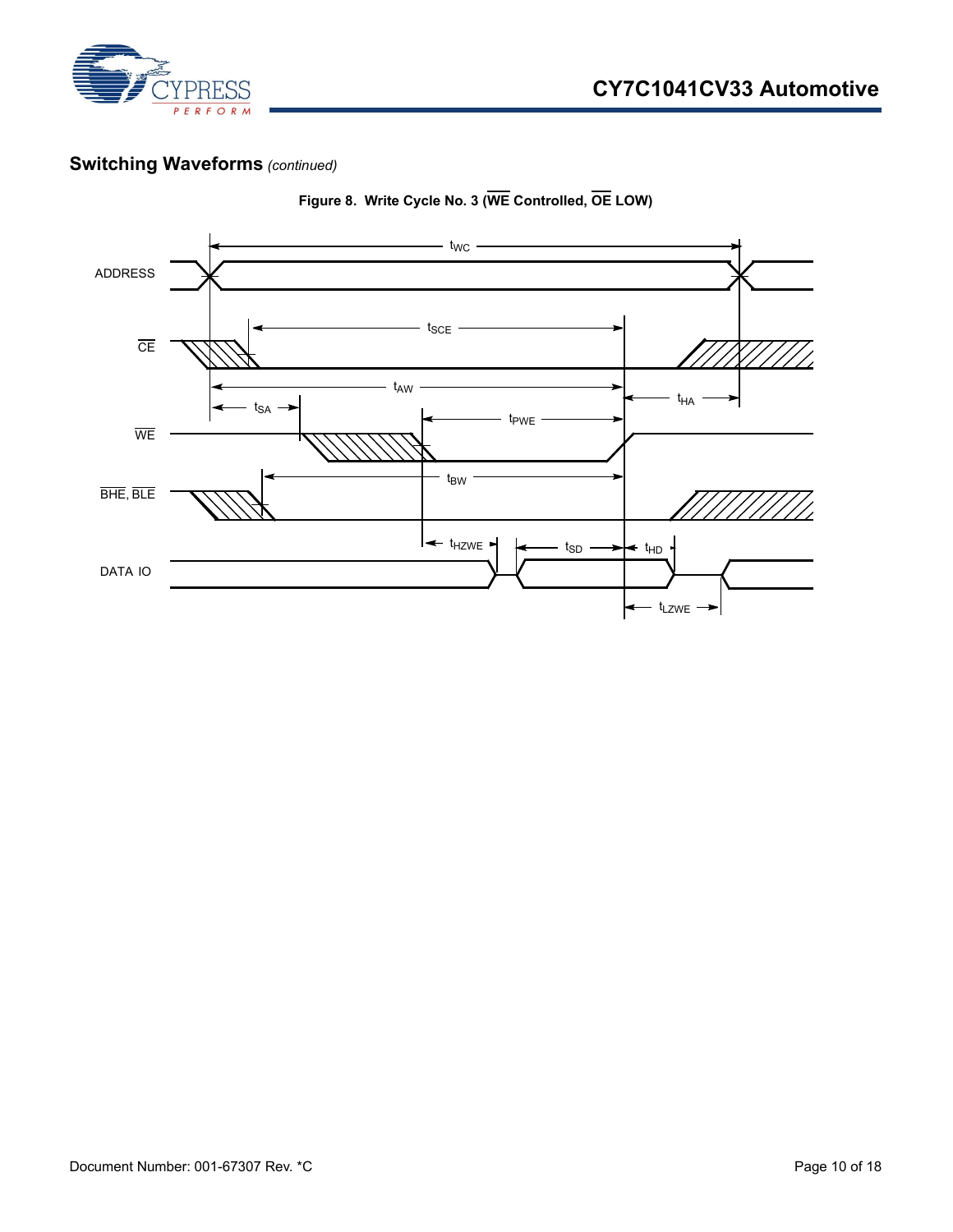



## <span id="page-10-0"></span>**Truth Table**

| <b>CE</b> | <b>OE</b> | <b>WE</b> | <b>BLE</b> | <b>BHE</b> | $I/O_0-I/O_7$ | $I/O_8 - I/O_{15}$ | <b>Mode</b>                | <b>Power</b>               |
|-----------|-----------|-----------|------------|------------|---------------|--------------------|----------------------------|----------------------------|
| H         | X         | X         | X          | X          | High Z        | High Z             | Power Down                 | Standby (I <sub>SB</sub> ) |
| L         |           | н         |            | L          | Data Out      | Data Out           | Read - All Bits            | Active (I <sub>CC</sub> )  |
|           |           |           |            | н          | Data Out      | High Z             | Read - Lower Bits Only     | Active (I <sub>CC</sub> )  |
|           |           |           | H          | L          | High Z        | Data Out           | Read – Upper Bits Only     | Active $(I_{CC})$          |
|           | X         |           |            |            | Data In       | Data In            | Write - All Bits           | Active (I <sub>CC</sub> )  |
|           |           |           |            | н          | Data In       | High Z             | Write - Lower Bits Only    | Active (I <sub>CC</sub> )  |
|           |           |           | H          | L          | High Z        | Data In            | Write - Upper Bits Only    | Active $(I_{CC})$          |
|           | H         | н         | X          | X          | High Z        | High Z             | Selected, Outputs Disabled | Active (I <sub>CC</sub> )  |
| L         | X         | X         | H          | н          | High Z        | High Z             | Selected, Outputs Disabled | Active (I <sub>CC</sub> )  |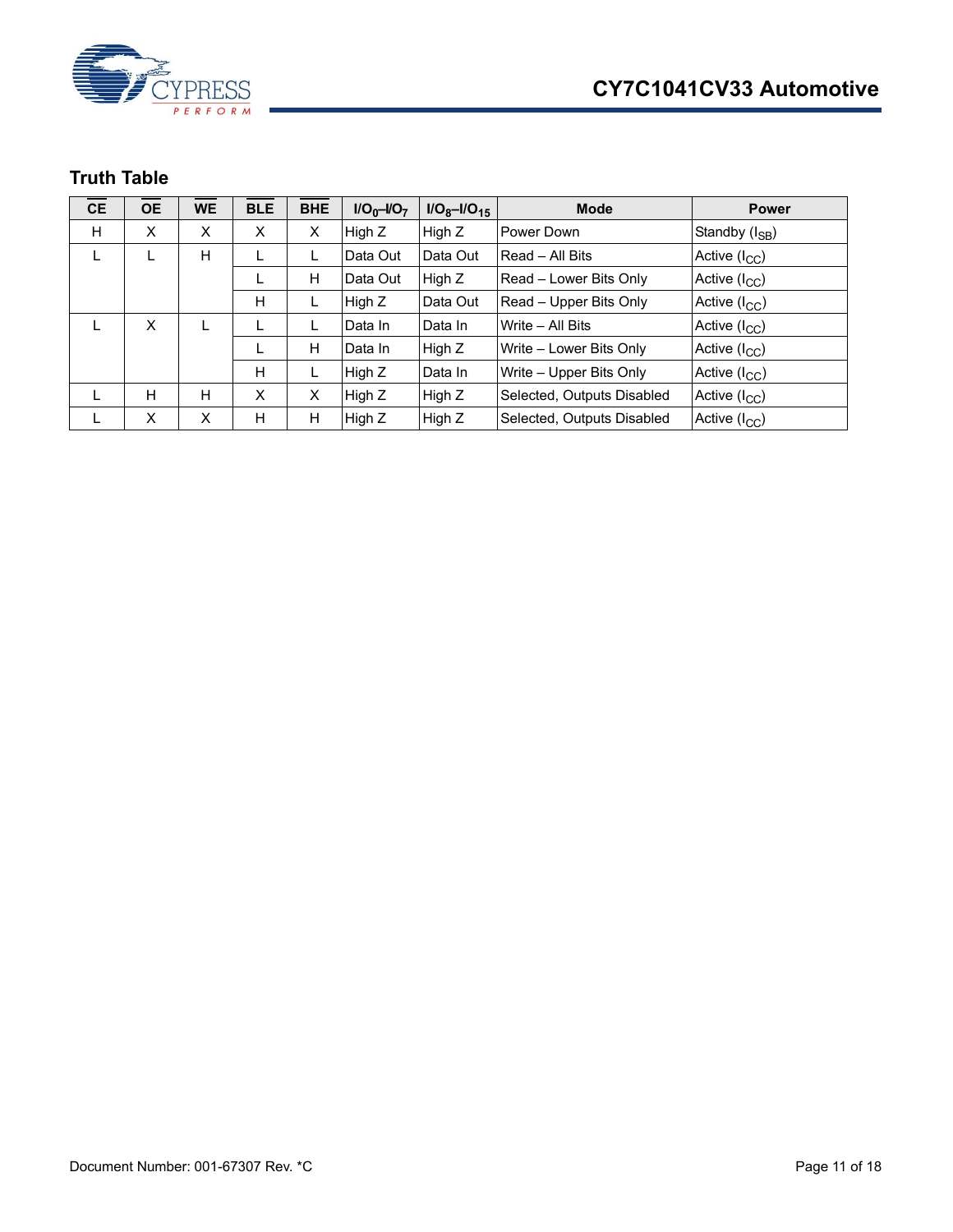



#### <span id="page-11-0"></span>**Ordering Information**

[Cypress offers other versions of this type of product in many different configurations and features. The below table contains only the](www.cypress.com) [list of parts that are currently available.For a complete listing of all options, visit the Cypress website at](www.cypress.com) www.cypress.com and refer to the product summary page at [http://www.cypress.com/products](http://www.cypress.com/products ) or contact your local sales representative.

[Cypress maintains a worldwide network of offices, solution centers, manufacturer's representatives and distributors. To find the office](http://www.cypress.com/go/datasheet/offices) [closest to you, visit us at h](http://www.cypress.com/go/datasheet/offices)ttp://www.cypress.com/go/datasheet/offices.

| <b>Speed</b><br>(ns) | <b>Ordering Code</b> | Package<br><b>Diagram</b> | Package Type                          | <b>Operating</b><br>Range |
|----------------------|----------------------|---------------------------|---------------------------------------|---------------------------|
| 10                   | CY7C1041CV33-10BAXA  |                           | 51-85106 48-ball FBGA (Pb-free)       | Automotive-A              |
|                      | CY7C1041CV33-10ZSXA  |                           | 51-85087 44-pin TSOP II (Pb-free)     |                           |
|                      | CY7C1041CV33-10BAXE  |                           | 51-85106 48-ball FBGA (Pb-free)       | Automotive-E              |
| 12                   | ICY7C1041CV33-12BAXE |                           | 51-85106 48-ball FBGA (Pb-free)       | Automotive-E              |
|                      | CY7C1041CV33-12ZSXE  |                           | 51-85087 44-pin TSOP II (Pb-free)     |                           |
| 20                   | CY7C1041CV33-20ZSXA  | 51-85087                  | 44-pin TSOP II (Pb-free)              | Automotive-A              |
|                      | CY7C1041CV33-20VXE   |                           | 44-pin (400-mil) Molded SOJ (Pb-free) | Automotive-E              |
|                      | CY7C1041CV33-20ZSXE  |                           | 44-pin TSOP II (Pb-free)              |                           |

Please contact your local Cypress sales representative for availability of these parts

#### <span id="page-11-1"></span>**Ordering Code Definitions**

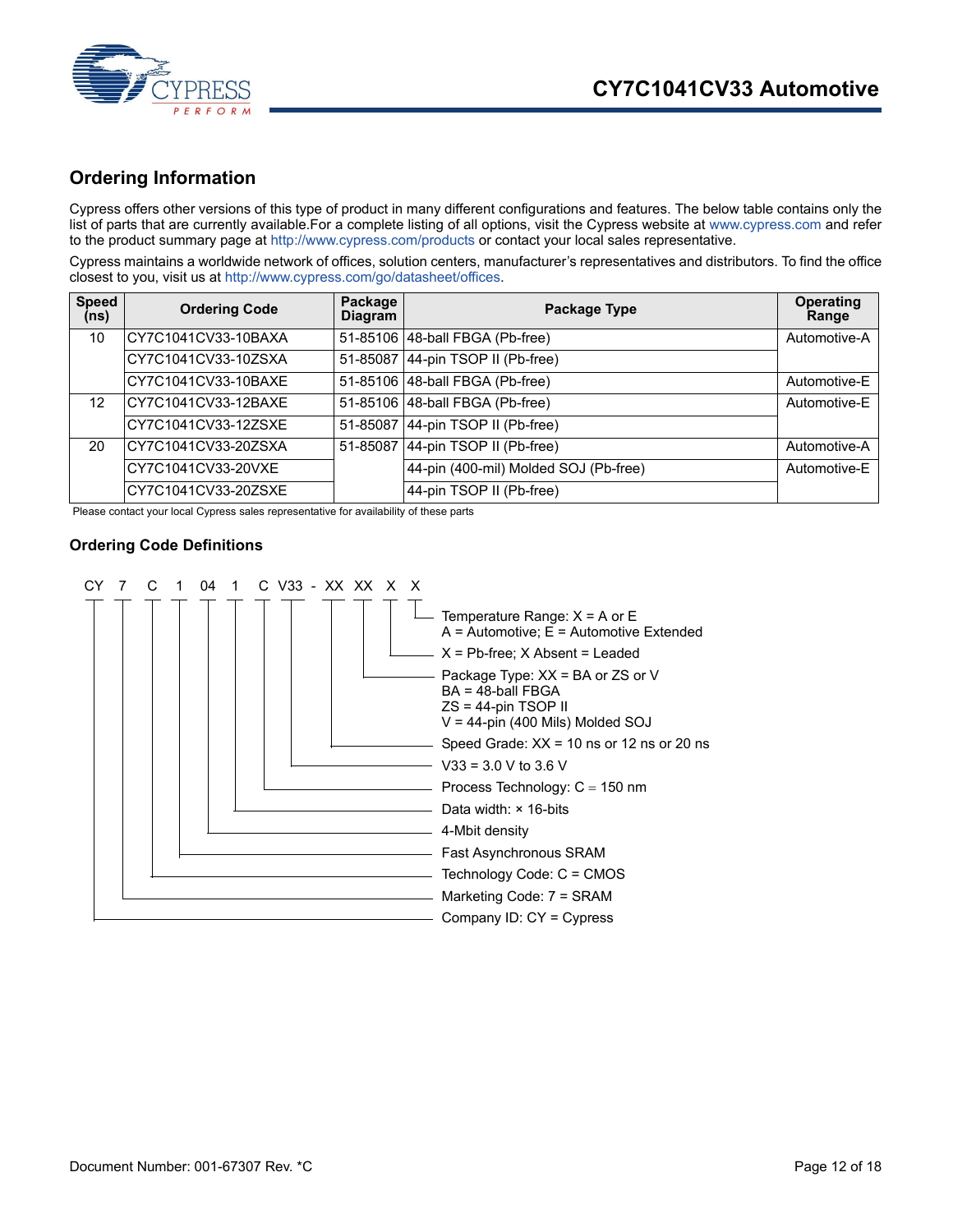

#### <span id="page-12-0"></span>**Package Diagrams**

**Figure 9. 44-pin SOJ 400 Mils V44.4 Package Outline, 51-85082**



51-85082 \*E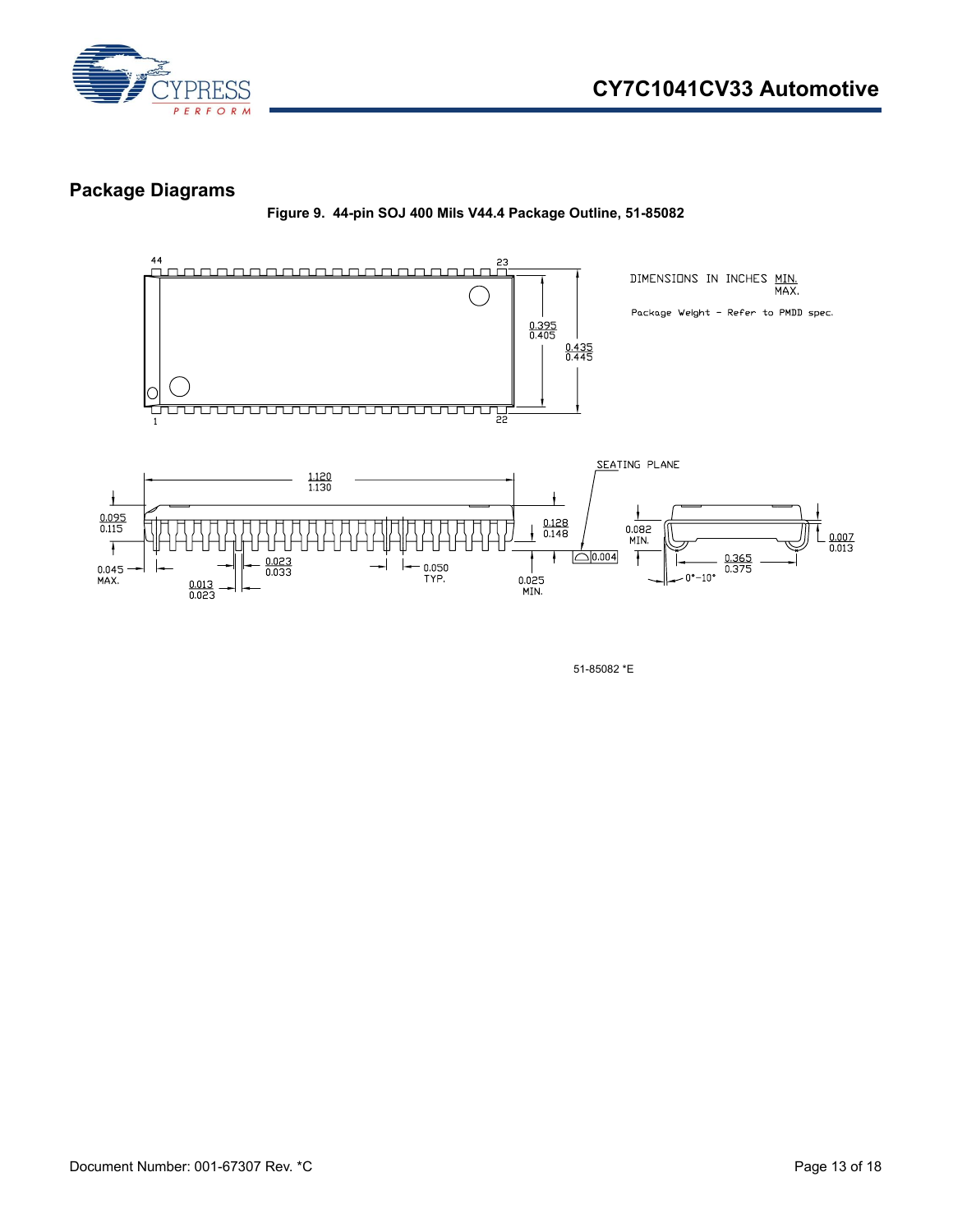

#### **Package Diagrams** *(continued)*





51-85087 \*E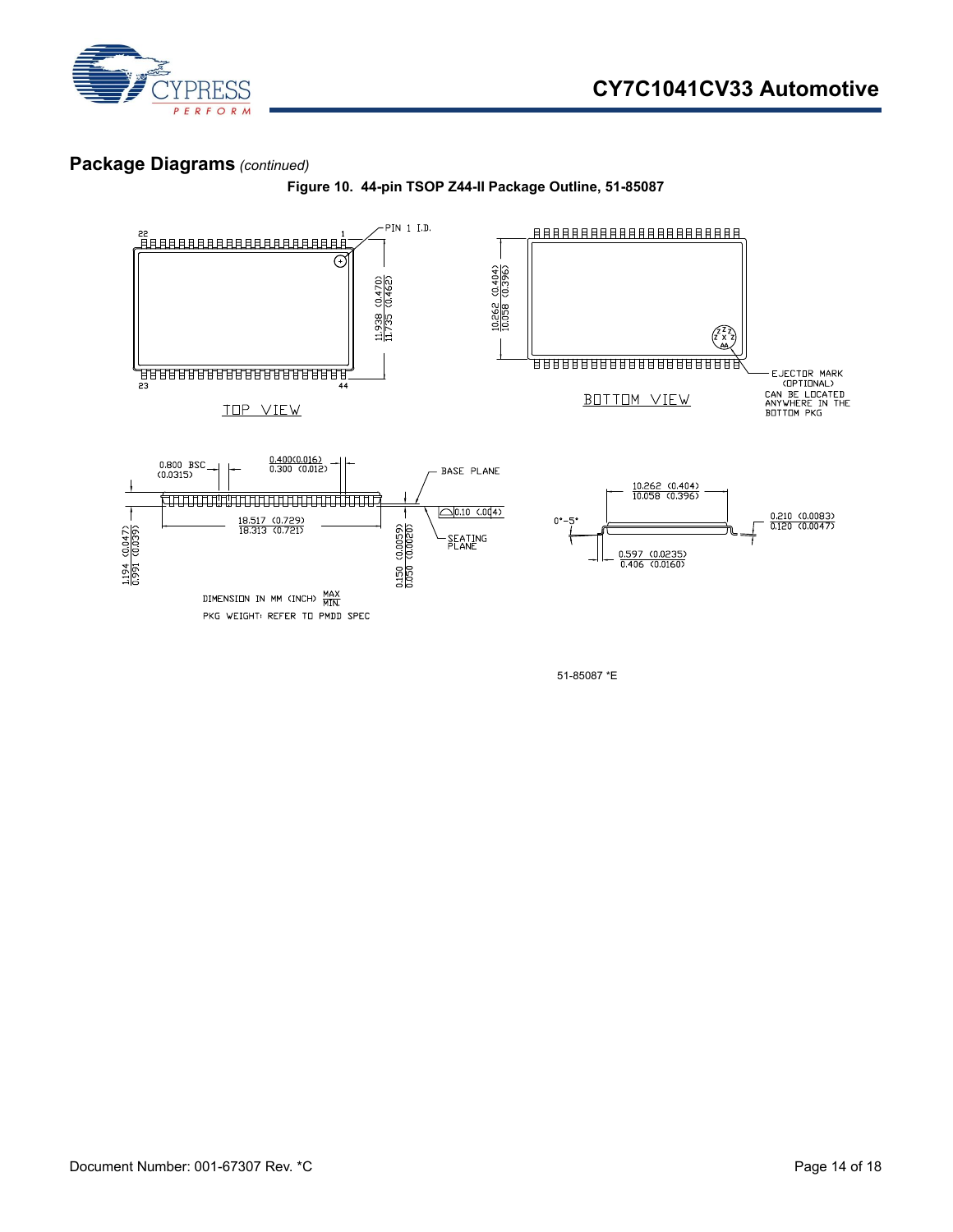



## **Package Diagrams** *(continued)*

**Figure 11. 48-ball FBGA (7.0 × 8.5 × 1.2 mm) BA48A Package Outline, 51-85106**





51-85106 \*G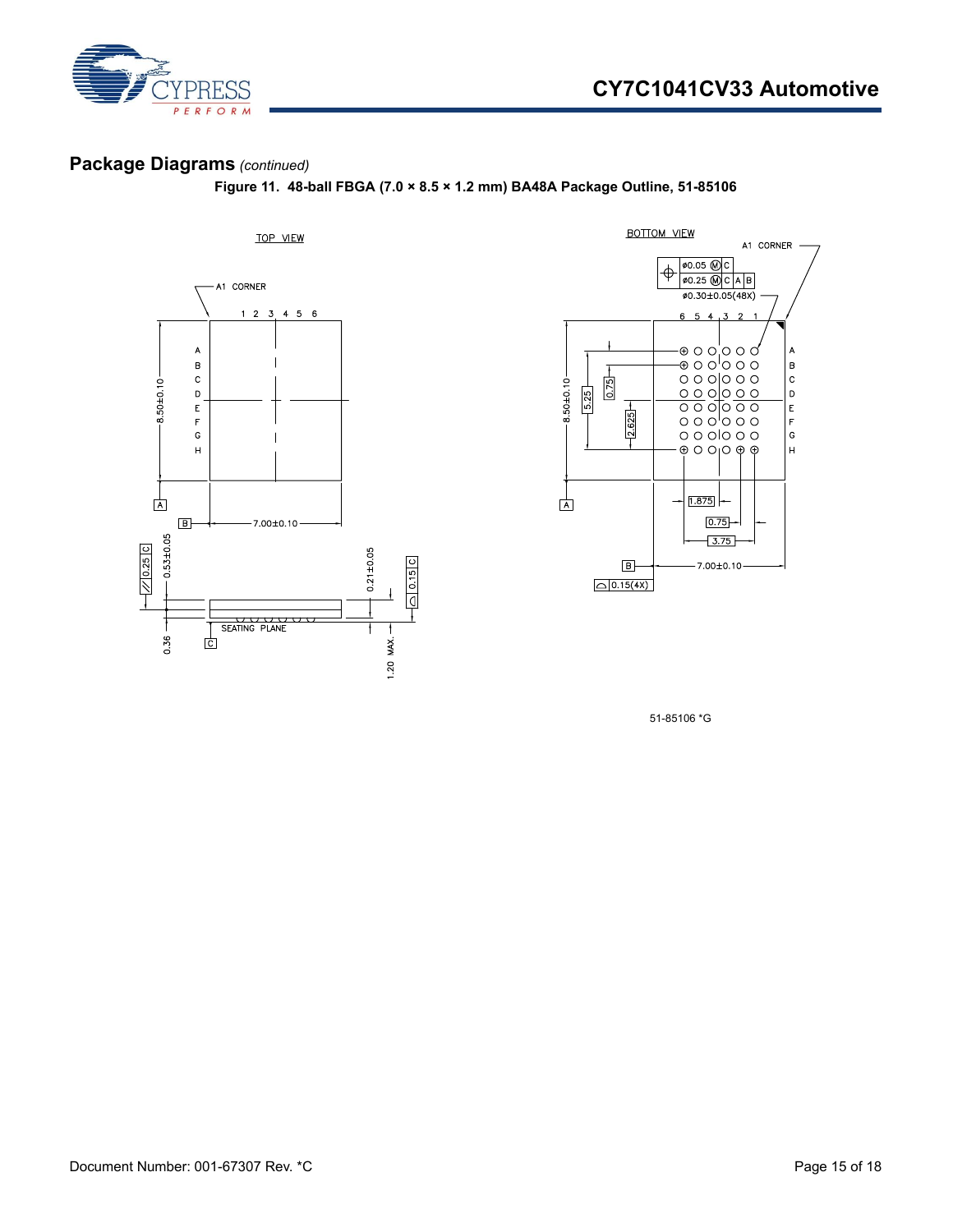

| Acronym                           | <b>Description</b>                      |
|-----------------------------------|-----------------------------------------|
| $\overline{\overline{\text{CE}}}$ | Chip Enable                             |
| <b>CMOS</b>                       | Complementary Metal Oxide Semiconductor |
| <b>FBGA</b>                       | Fine-Pitch Ball Grid Array              |
| I/O                               | Input/Output                            |
| $\overline{OE}$                   | <b>Output Enable</b>                    |
| SOJ                               | Small Outline J-lead                    |
| <b>SRAM</b>                       | Static Random Access Memory             |
| <b>TSOP</b>                       | Thin Small Outline Package              |
| TTL                               | <b>Transistor-Transistor Logic</b>      |
| WE                                | <b>Write Enable</b>                     |

## <span id="page-15-0"></span>**Acronyms Document Conventions**

#### <span id="page-15-2"></span><span id="page-15-1"></span>**Units of Measure**

| <b>Symbol</b> | <b>Unit of Measure</b> |
|---------------|------------------------|
| $^{\circ}C$   | degree Celsius         |
| <b>MHz</b>    | megahertz              |
| μA            | microampere            |
| μs            | microsecond            |
| mA            | milliampere            |
| mm            | millimeter             |
| ms            | millisecond            |
| mW            | milliwatt              |
| ns            | nanosecond             |
| Ω             | ohm                    |
| $\%$          | percent                |
| pF            | picofarad              |
| V             | volt                   |
| W             | watt                   |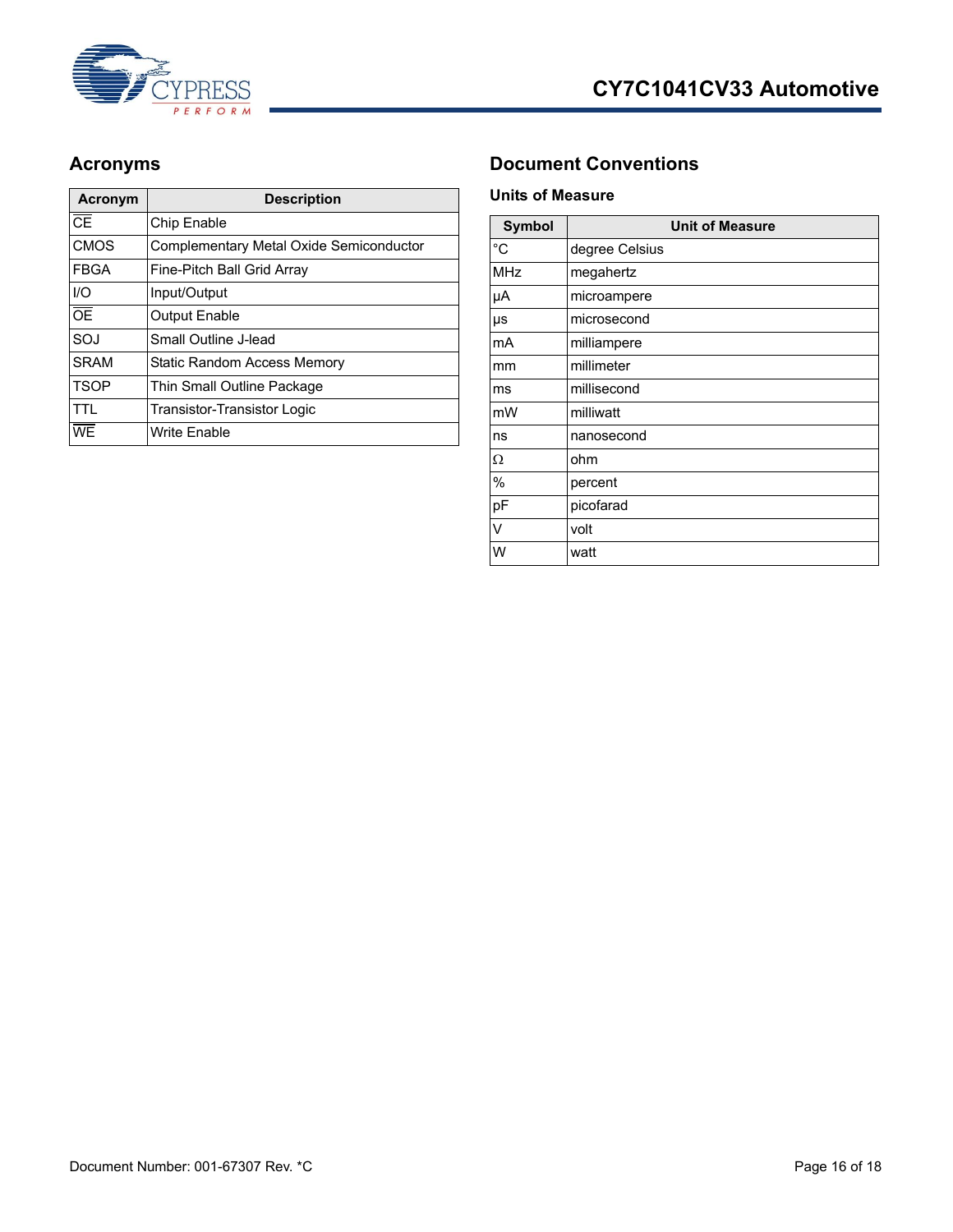



## <span id="page-16-0"></span>**Document History Page**

| Document Title: CY7C1041CV33 Automotive, 4-Mbit (256 K × 16) Static RAM<br>Document Number: 001-67307 |         |                   |                    |                                                                                                                                                                                                                                    |
|-------------------------------------------------------------------------------------------------------|---------|-------------------|--------------------|------------------------------------------------------------------------------------------------------------------------------------------------------------------------------------------------------------------------------------|
| Rev.                                                                                                  | ECN No. | <b>Issue Date</b> | Orig. of<br>Change | <b>Description of Change</b>                                                                                                                                                                                                       |
| $***$                                                                                                 | 3187164 | 03/03/2011        | <b>PRAS</b>        | Separation of the automotive datasheet from CY7C1041CV33 spec no.<br>38-05134 Rev. *K. Further rev of 38-05134 would include only industrial /<br>commercial parts.                                                                |
| *A                                                                                                    | 3265070 | 05/24/2011        | <b>PRAS</b>        | "For<br>Updated<br>Description<br>(Removed<br>practice<br>Functional<br>best<br>recommendations, refer to the Cypress application note AN1064, SRAM<br>System Guidelines.").                                                       |
| *B                                                                                                    | 3507652 | 01/24/2012        | <b>TAVA</b>        | <b>Updated Features.</b><br><b>Updated Selection Guide.</b><br><b>Updated Electrical Characteristics.</b><br><b>Updated Switching Characteristics.</b><br><b>Updated Ordering Information.</b><br><b>Updated Package Diagrams.</b> |
| *C                                                                                                    | 4318563 | 03/24/2014        | <b>VINI</b>        | <b>Updated Package Diagrams:</b><br>spec 51-85082 - Changed revision from *D to *E.<br>spec 51-85087 - Changed revision from *D to *E.<br>Updated in new template.<br><b>Completing Sunset Review.</b>                             |